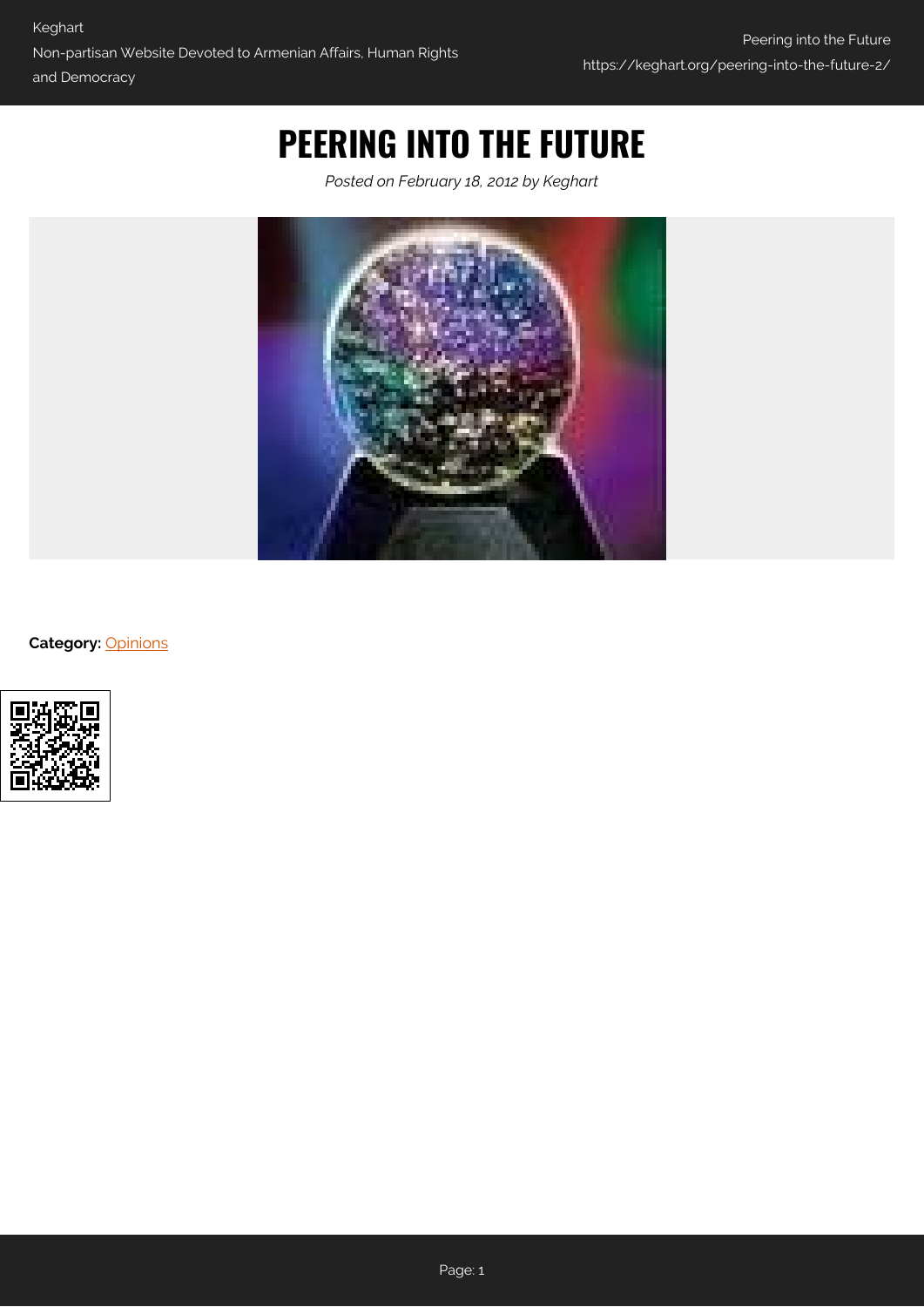## Avedis Kevorkian, Philadelphia, PA USA, 17 February 2012

 $\pmb{\times}$ Normally, I don't give money to beggars on the street, but this one was something special. There was a manner and style to his appeal, and, in addition, he was going to give me a Crystal Ball that could look into the future. He even opened the battered box he was carrying and showed me a purple velvet bag and opened the bag just enough for me to see a Crystal Ball. He told me that all I had to do was slowly move my hands in a circular manner over it and state what I wanted to know. So, I gave him \$25, took it home and forgot about it.

Avedis Kevorkian, Philadelphia, PA USA, 17 February 2012

 $\pmb{\times}$ Normally, I don't give money to beggars on the street, but this one was something special. There was a manner and style to his appeal, and, in addition, he was going to give me a Crystal Ball that could look into the future. He even opened the battered box he was carrying and showed me a purple velvet bag and opened the bag just enough for me to see a Crystal Ball. He told me that all I had to do was slowly move my hands in a circular manner over it and state what I wanted to know. So, I gave him \$25, took it home and forgot about it.

Then recently, I came across the box and, having some time on my hands, I decided to look into the future.

I opened the box, carefully took out the bag with the Ball, laid it carefully on my desk, and thought about what I wanted to see in the future. With April coming on sooner than we may expect, I slowly moved my hands in a circular manner and recited "Armenian Genocide in the Future."

The clear ball became cloudy, then the cloudiness disappeared, and what appeared to be a scrolllike image appeared, somewhat like the ancient scrolls, and it looked like a newspaper and words began to appear.

"Turkey Recognizes Armenian Genocide" was the headline, and the story continued saying that not only had Turkey recognized the Armenian Genocide but had also decided to return "Western Armenia" to the present Republic of Armenia. I began to tremble with excitement. The story indicated that the returned land was to extend as far west as Malatya, and would include land to the north bordering on the Black Sea and land to the south including Giligia.

The transfer of the land was to take place on April 24, 2015.

A report from Yerevan began to unroll. The President of Armenia thanked the Turkish Government, and announced that he hoped that the 30-million Turks who lived in the returned lands would be proud to become Armenian citizens.

As the text unrolled, my trembling excitement increased. Another report began to appear. It